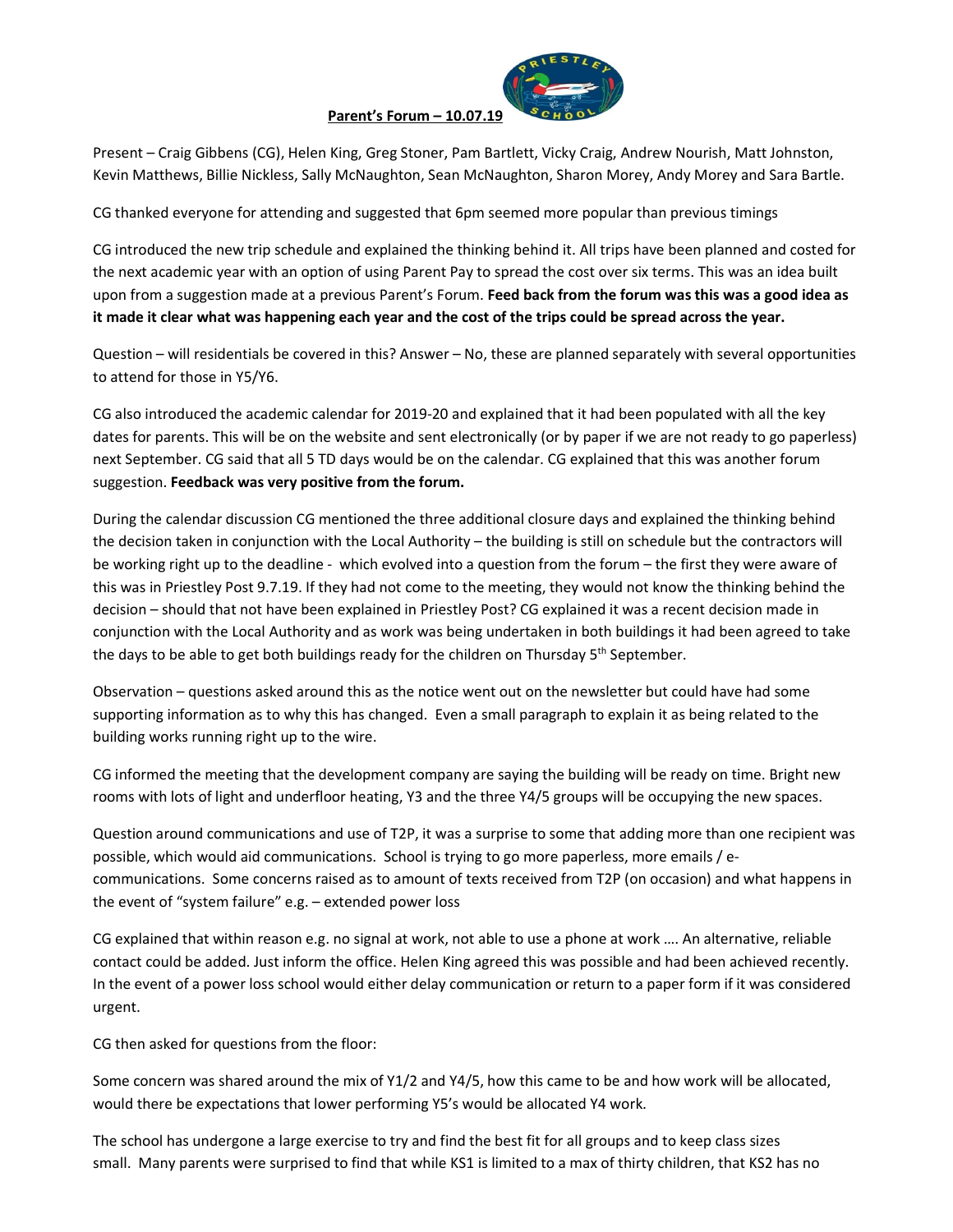upper limit. The school has taken into account many considerations to minimise disruption, splitting genders, ability, needs, siblings and trying to also consider friendship groups. The school has not mixed KS1 and KS2 (Year 2 and 3) to prevent muddying of waters. Y1/2 and Y4/5 classes will share their topics i.e. Y1/2 have a shared topic, and Y4/5 have a shared topic. This will be managed by the teacher and specific "expected" level performance material will be issued to the respective year groups.

Observation – some parents concerned about siblings sharing the same class, and this was accounted for in the discussion, additionally some parents concerned about current Y4 going from four adults in the room to potentially one. Today, the Y4 group is large and has two teachers and there are two TA's available. TA's will move with the needs, so if they are allocated to a specific child, then the TA will move with that child, this is their primary focus, but obviously the class does benefit from the TA being in the space. Reception will have two TA's – one in each class.

Observation – concern around amount of teachers – but the school has full time teachers instead of job-share, so even with staff members that are moving on at the end of year 2019, there is no net loss of staff and the school is up one teacher. As the school grows, additional classes may be added and additional teachers will be recruited as required throughout the year – as was the case this year.

Observation – concern around the mixed year groups, the school has been very fortunate to have a single class for each year. Mixed year classes are not "new" to Priestley, historically this has existed, and in an ideal world this would continue as single year classes, but the school is at the mercy of who walks through the door. There are some hard limits for KS1 and the limit for this year was 45, with five added under appeal.

Observation – concern around the way that this was communicated – a simple table with no supporting commentary – lead to a lot of anxiety for parents and a lot of comments on social media. This could potentially have been eased by a supporting block of text as to the reasonings. CG agreed to share this with Mr Marsh-Ballard

Question – when will children know which class they are allocated to for transition? - 19<sup>th</sup> July

With the explanations, this did appear to settle some concerns overall relating to the current one year plan.

## **Discussion on Toilet provision;**

The school will be moving to a non-segregated toilet system, with the new build, there is no concept of boys / girls dedicated facilities. The facilities will be lockable cubicles. The existing buildings facilities will also be converted to this model.

Question – concern around provision of appropriate facilities for girls who start puberty early, is this being accounted for, so they have spaces to handle this? The school note that there will be provision for this.

## **Other discussions;**

Home learning agreement to be updated to allow for generic local trip permission (i.e., go to the park, walk to the library) without having to send additional consent forms home – allowing greater flexibility to enhance learning. **Forum feedback was this seemed to be a good idea.** 

CG explained "Seesaw" – our chosen learning platform – is to launch in September. This will allow children to post their work and pictures to a secure site which will be password protected.

Applications used – School to review apps used – is Bug Club providing value for money; usage has dropped off. Times Table Rock stars – can be too fast (even for adults), no access to the App, instructions issued, mention using the app, but this is for paid use only and the school takes the free version on the web. Lots of love for "doodle (maths)" but the free version is limited. Some parents have paid for their own subscription to "doodle" products to supplement learning.